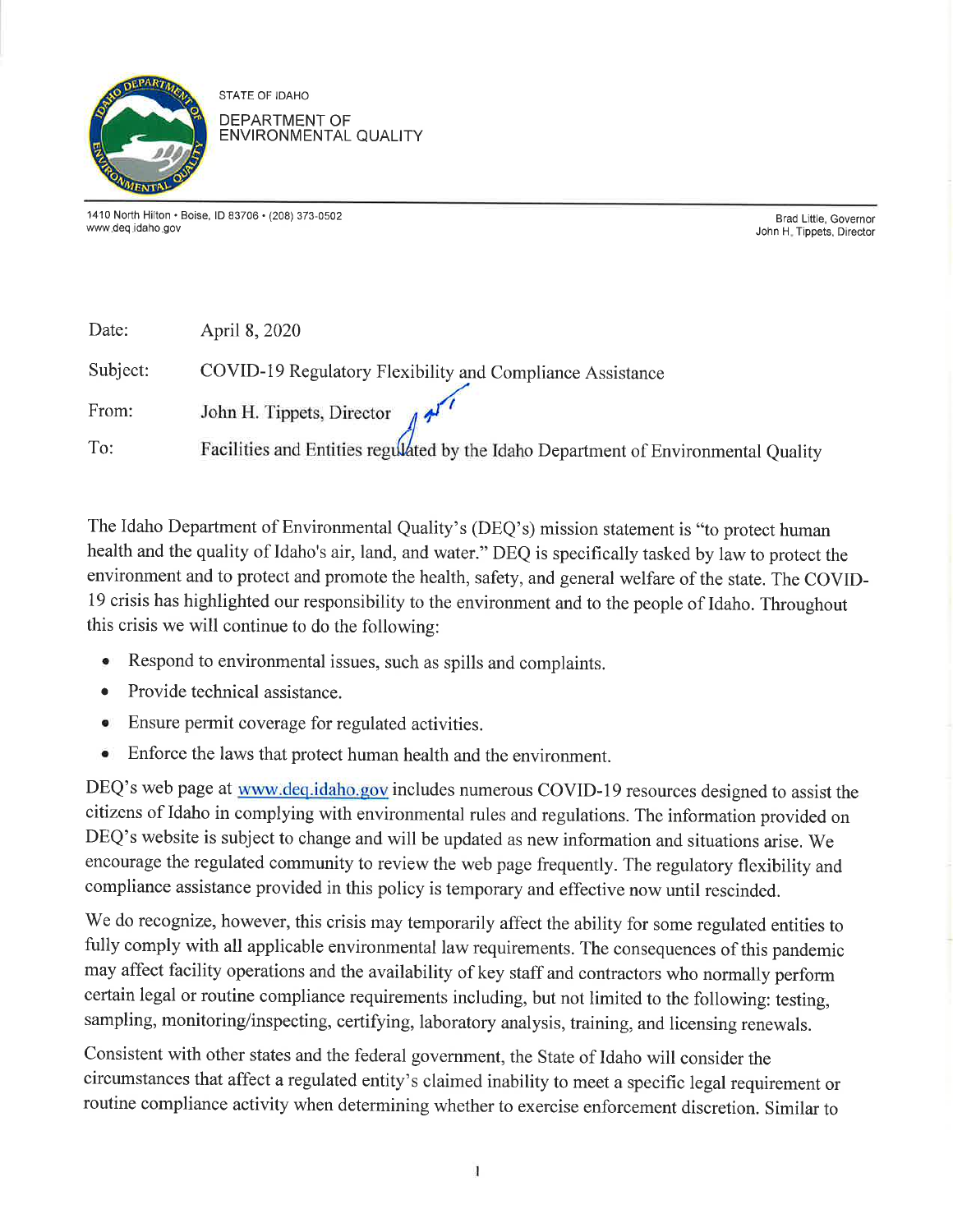determining whether a force majeure event, also known as an Act of God event, renders compliance impracticable or perhaps even impossible, many of these decisions will be made on a case-by-case basis. It should be noted that most Consent Orders and Compliance Agreement Schedules entered into pursuant to Idaho Code Sections 39-108 and 39-116A contain force majeure provisions.

If discrepancies exist between this policy and those Consent Orders or Compliance Agreement Schedules, this policy takes precedent and control until it is terminated.

Entities should make every reasonable effort to comply with existing environmental compliance obligations. All laws, permits, consent orders, and compliance agreement schedules remain legally binding. During this pandemic, DEQ understands enforcement discretion in certain circumstances is warranted. If compliance with a specific law, permit, consent order or compliance agreement schedule requirement is deemed by a regulated entity to be unreasonable or impractical due to COVID-I9, the entity must do the following:

- a. Act responsibly under the circumstance to minimize the impacts, effects, and duration of any noncompliance caused by COVID-I9.
- b. Identify the specific nature and dates of the noncompliance, or the anticipated dates of noncompliance.
- c. Specifically identify how COVID-l9 was the cause of the noncompliance, and all decisions and actions taken in response, including best efforts to comply and steps taken to return to compliance at the earliest opportunity.
- d. Return to compliance as soon as possible.
- e. Document information, actions, or conditions in points a through d with specificity.

DEQ strongly encourages entities to consult with appropriate DEQ staff prior to the circumstance interfering with regulatory compliance, or as soon as it is practicable after.

If noncompliance directly impacts human health and the environment, the entity must immediately notify DEQ.

The majority of DEQ's staff is telecommuting per the Governor's Stay Home Order and is available by email and phone. DEQ's staff is processing permit applications, holding virtual negotiated rulemaking meetings, reviewing regulatory submittals, responding to complaints, and conducting business as usual to the extent practicable while making every effort to responsibly maintain the health and safety of our employees and the citizens of Idaho.

The information below provides examples of specific program regulatory flexibility that DEQ is now exercising. We encourage you to reach out to us directly, as soon as possible, to discuss any issues your facility may be experiencing that may impact your ability to comply with applicable environmental regulations. Points of contact are provided at the end of each section (Air Quality, Water Quality, and Waste Management and Remediation).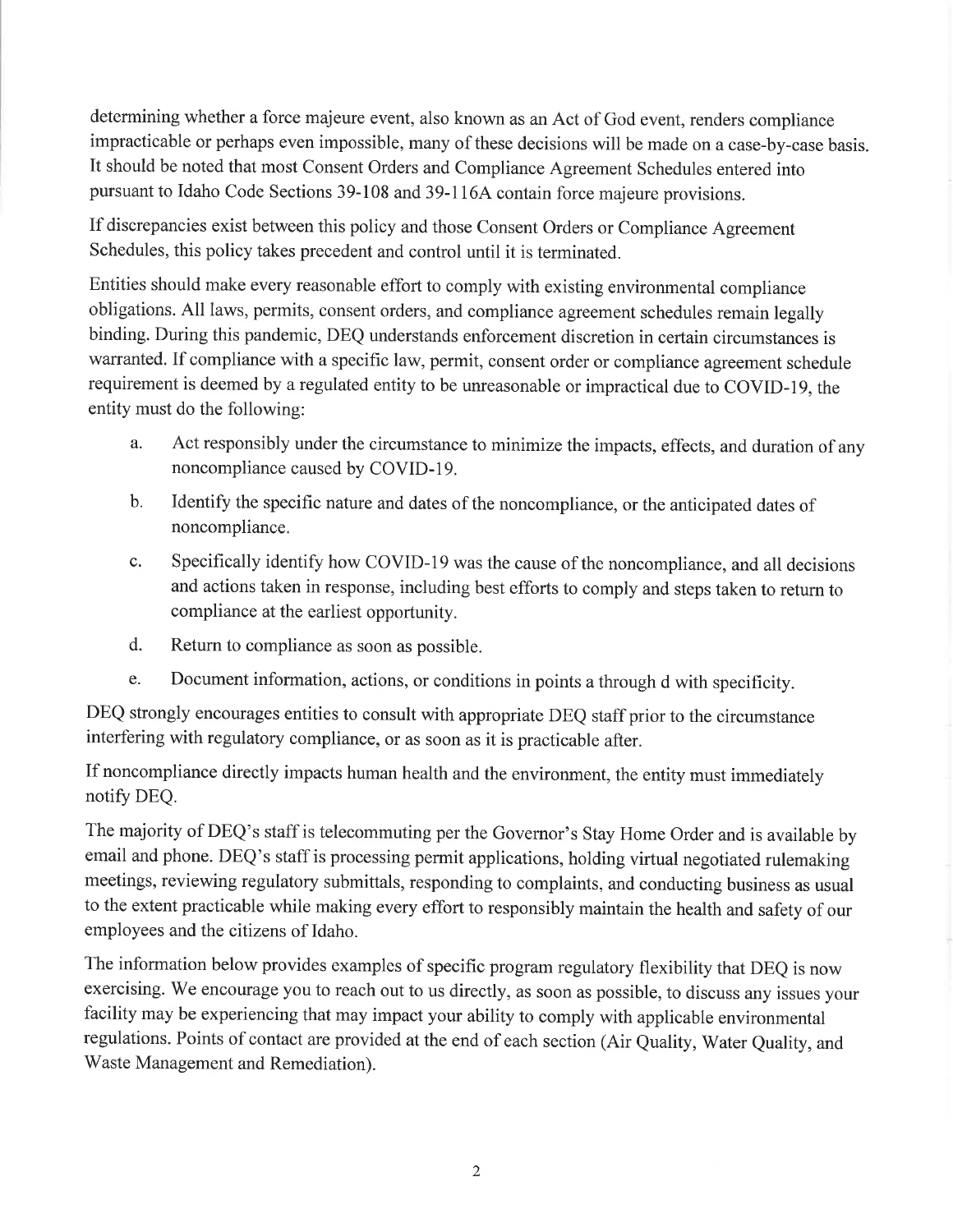# AIR QUALITY

Clean air is important to Idahoans and DEQ strives to protect and, in some areas, improve air quality. DEQ will consider specific requests from regulated entities for extensions of certain legal requirements or routine compliance activities where noncompliance resulted from the COVID-19 pandemic. DEQ has identified areas of potential regulatory flexibility below.

Air Quality Visible Emissions Certifications: Visible Emission (VE) certification renewals are required every 6 months; therefore, certifications are extended for 6 months. All facilities will follow the procedure listed below:

- o If possible, facilities should continue to have currently certified individuals conduct VE inspections as required by existing permit or regulation. Entities that cannot conduct VE inspections as required should identify how COVID-I9 was the cause of the noncompliance and document the specific nature with the date of the noncompliance.
- o DEQ will not ask facilities to "catch up" on any missed VE inspections due to COVID-19.

Air Quality Emission Testing: A 90-day extension to a required emission test (stack test, performance test) can be granted to a facility with a written request that includes the following:

- All extension requests must cite the applicable permit or regulation requiring the test, the equipment and pollutant(s) to be tested, how COVID-19 is the cause or reason for the extension request, and the anticipated scheduled test date(s).
- . All extension requests should be made as soon as practical prior to the test due date.

Air Quality Excess Emissions Reporting: Twenty-four hour Excess Emissions notifications required by IDAPA 58.01. 134.02.b can be submitted as soon as possible if a facility experiences delay due to COVID-l9. Fifteen day Excess Emission reports required by IDAPA 58.01.01.135 can be extended up to 90 days upon written request.

Air Quality Monitoring, Recordkeeping, and Reporting Requirements: A 90-day extension to required Monitoring, Recordkeeping and/or Reporting Requirements (MRRR) can be granted to <sup>a</sup> facility with a written request. Examples of MRRR include, but are not limited to, semiannual reports, Annual Compliance Certifications, initial notification reports, or MRRR in permit conditions or regulation requirements. A written extension request must include the following:

- o The specific nature and dates of the noncompliance.
- o How COVID-19 was the cause of the noncompliance and the decisions and actions taken in response, including best efforts to comply and steps taken to come into compliance at the earliest opportunity.

Facilities must take reasonable measures to resume MRRR activities as soon as possible.

Air Quality Enforcement Reporting: Facility reporting associated with a Warning Letter, Notice to Comply (NTC), Notice of Violation (NOV), or Consent Order (CO) can be extended upon written request by the facility for up to 90 days. The facility should identify how COVID-l9 was the cause of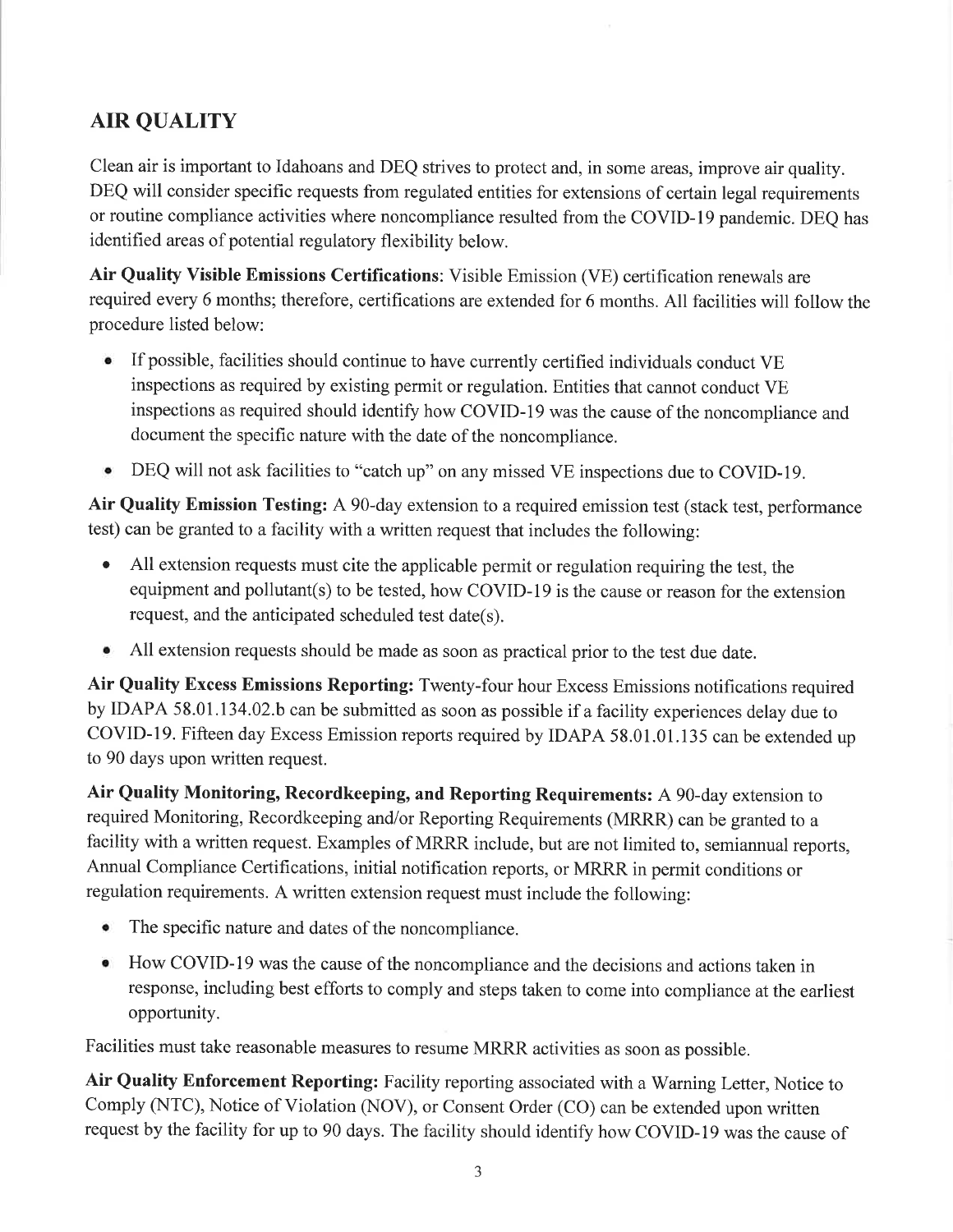the request, and the decisions and actions taken in response, including best efforts to comply and steps taken to come into compliance at the earliest opportunity.

## AIR CONTACTS

## Visible Emission, MRRR, and Emission Testing Contact Information:

Boise, Dave Luft: David.Luft@deq.idaho.gov. 208-373-0550 or 888-800-3480 Coeur d'Alene, Shawn Sweetapple: Shawn.Sweetapple@deq.idaho.gov. 208-169-1422 or 877-370-0017 Idaho Falls, Rensay Owens: Rensay.Owen@deq.idaho.gov, 208-528-2650 or 800-232-4635 Lewiston, Philip Hagihara: Philip.Hagihara@deq.idaho.gov, 208-799-4370 or 877-541-3304 Pocatello, Melissa Gibbs: Melissa.Gibbs@deq.idaho.gov, 208-236-6160 or 888-655-6160 Twin Falls, Bobby Dye: Bobby.Dye@deq.idaho.gov, 208-736-2190 or 800-270-1663

## Enforcement Reporting and General Contact Information:

State Office, Wally Evans: Wally.Evans@deq.idaho.gov, 208-373-0190 State Office, Michael Simon: Michael. Simon@deq.idaho.gov. 208-373-0212

# WATER QUALITY

## DRINKING WATER

Maintaining a safe drinking water supply is important to Idahoans, and drinking water facilities have been identified by the Governor as essential services. Owners and operators of public drinking water systems need to continue with normal operations, maintenance, and sampling to ensure safe drinking water supplies. DEQ identified the following flexibilities:

- Monitoring Requirements Due to Facility Closures: Certain regulated public water systems, such as schools, restaurants, campgrounds, or other businesses, may be closed due to COVID-19 and may not be able to perform the required monitoring for bacteria, nitrate, or other contaminants. DEQ requests the public water system owner or operator contact their local DEQ regional office or health district by phone or email to notify them of the closure and before the facility reopens. DEQ can suspend routine monitoring during the time of closure if the facility is closed.
- **Monitoring Locations:** Drinking water system operators may face challenges with some monitoring requirements. Monitoring associated with samples taken in homes or businesses for bacteria, disinfectant residual, and lead and copper may be challenging. DEQ provides the following information to owners and operators of systems to help identify alternative locations for sampling during the COVID-19 event: https://www.deq.idaho.gov/media/60184041/covid-19letter-to-dw-operators-0320.pdf.

Information regarding the availability of Idaho's certified drinking water laboratories is maintained on the Public Water System Switchboard: https://www.deq.idaho.gov/pws-switchboard/.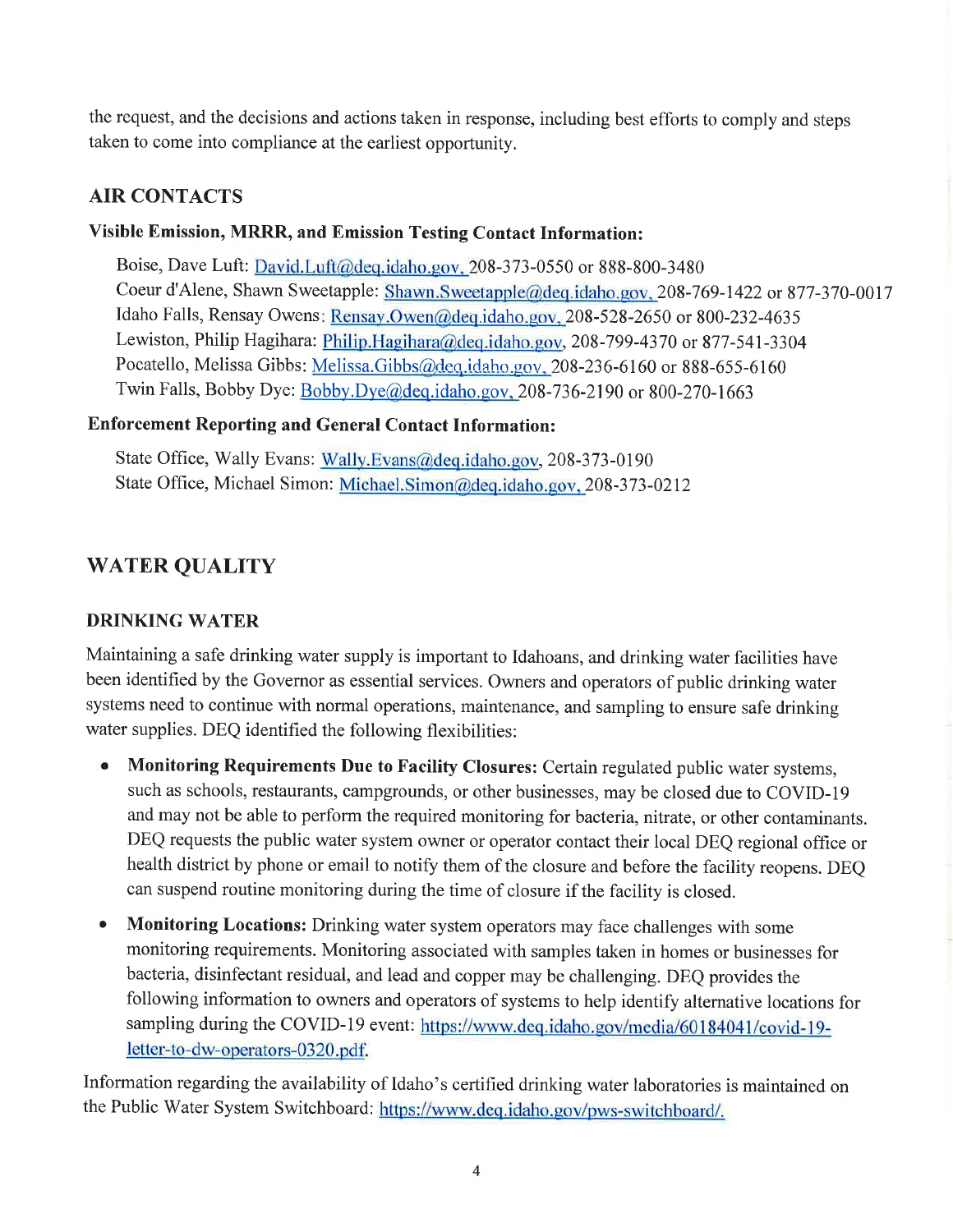## WASTEWATER

Wastewater facilities have also been identified by the Governor as essential services. It is critical that these facilities continue to provide treatment and disposal services around the state. There is no legal mechanism to suspend Idaho Pollutant Discharge Elimination System (IPDES) or recycled water permit requirements. However, the IPDES and Wastewater Engineering Bureaus will evaluate specific situations and use enforcement discretion as applicable. To help ensure that facilities are able to continue functioning, DEQ recommends the following practices and flexibilities.

- o Monitoring: DEQ encourages facilities to continue sampling and analyzing according to the permit, so long as it is safe to do so. At this time, the risk of transmission through influent is expected to be low based on data from previous outbreaks of related coronaviruses. Those facilities using a contract or consulting wastewater operator may consider limiting the access of the contractor if it would threaten the health of the other staff at the facility. In this scenario, the facility should use the reporting process outlined below.
- o IPDES Permit Required Reporting: DEQ utilizes EPA's NetDMR system for reporting monthly discharge monitoring. This automated system will generate a DMR nonreceipt if a facility does not fill out the monthly required report. Facilities should continue to report as usual. If data are missing due to the COVID-19 pandemic, facilities should use a no data indicator (NODI) code relevant to this situation. EPA generated a new code, Z: COVID-19, to allow a facility to show that the reason no data are available is due to the pandemic. Use of this code will not automatically generate a permit violation whereas nonreceipt of a DMR would. Documentation in the comments field should include a brief description about why no data are available (e.g., lab closed due to virus).
- Unanticipated Discharges: If a facility foresees a need to discharge outside the parameters of their permit, the responsible official should contact DEQ immediately. DEQ will work with the facility to determine the best possible path forward, which may include a voluntary Compliance Agreement Schedule. If a facility becomes aware of an event that has already occurred and requires 24-hour noncompliance reporting, the facility should call the IPDES hotline (1-833-473-3724 or 833-IPDES24) within24 hours of the event and submit the 5-day written report in accordance with its permit.
- o Lagoon Seepage Testing: Seepage testing can be postponed until a later date if testing cannot be conducted in a safe manner.
- o Submittal of Compliance Schedule Items: Facilities should contact DEQ if there is a compliance schedule, Compliance Agreement Schedule, or Consent Order deliverable that is due within the next 6 months (by October 2020) to discuss the feasibility of extending the due date. DEQ will provide flexibility and regulatory relief for facilities impacted by COVID-19 where we can, or continue to provide, environmental protection. Extensions to Compliance Agreement Schedules, Consent Orders, or other agency timelines will be addressed on a case-by-case basis and will consider the unique challenges for each situation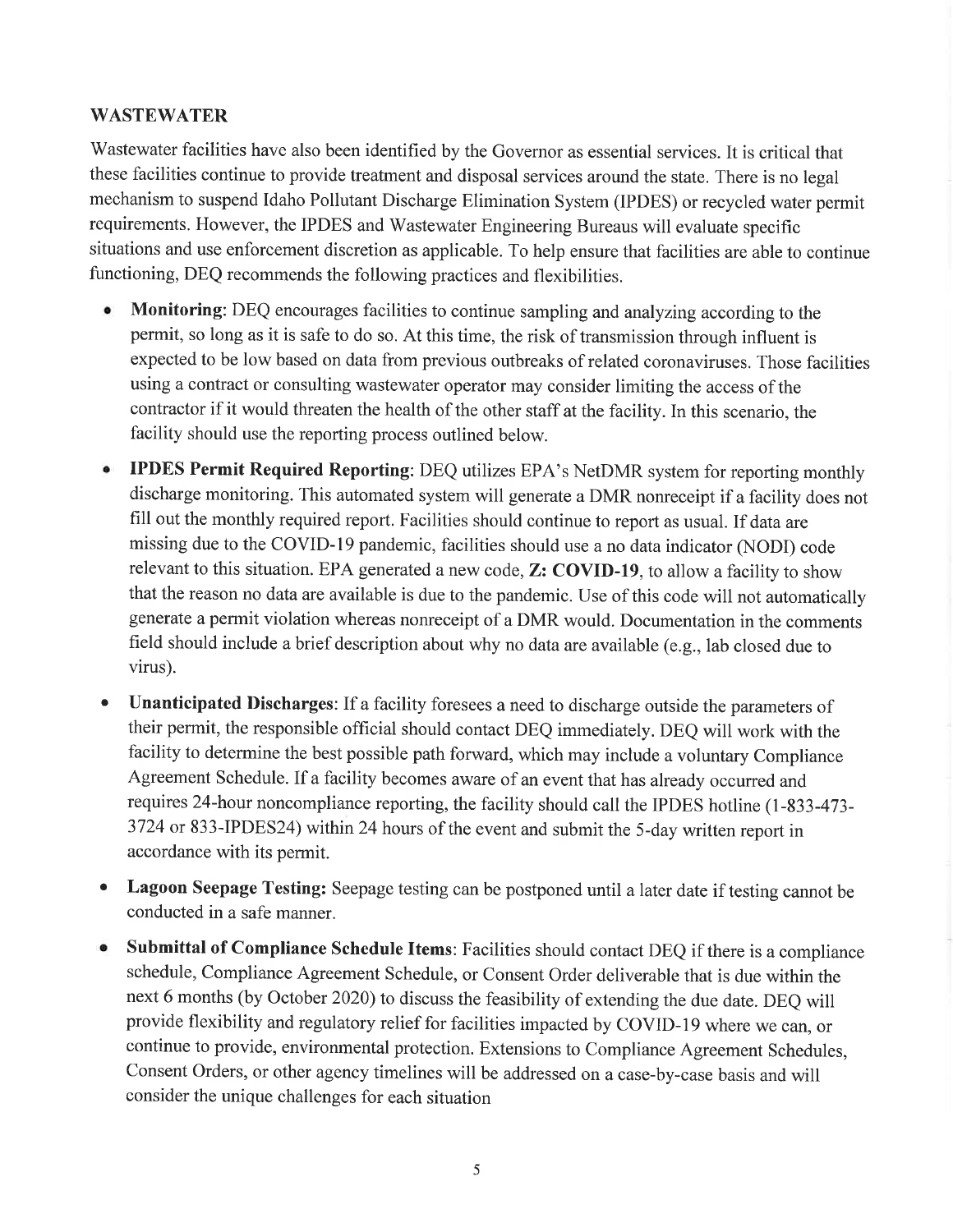## DRINKING WATER AND WASTEWATER

- Drinking Water and Wastewater Construction Projects and Loans: If drinking water and wastewater projects are delayed, owners or their consulting engineers need to notify the DEQ regional engineering manager of the delays in writing. Drinking water engineering plan and specification approvals expire one year after the approval date. If project owners experience delays, DEQ is committed to providing necessary extensions and flexibilities on approved projects to allow for project completion. When necessary, loan terms may be revised.
- o Responsible Charge Operators: DEQ has oversight of public drinking water and wastewater systems. The Board of Water and Wastewater Professionals at the Idaho Bureau of Licensing oversees licensing and license renewals of operators. DEQ believes that continuity of operations is important and will use enforcement discretion for public drinking water and wastewater systems where the responsible charge operator's license has lapsed due to COVID-19 and a back-up operator is not in place.

## WATER CONTACTS

### Drinking Water Monitoring and Compliance: http://www.deq.idaho.gov/drinkingwatercontacts/

### Engineering Projects for Water and Wastewater:

Boise, Valerie Greear: Valerie.Greear@deq.idaho.gov, 208-373-0550 Coeur d'Alene, Matthew Plaisted: Mattew.Plaisted@deq.idaho.gov, 208-666-4612 Idaho Falls, Greg Eager: Gregory.Eager@deq.idaho.gov, 208-528-2650 Lewiston, Michael Camin: Michael. Camin@deq.idaho.gov, 208-799-4370 Pocatello, David Goings: David.Goings@deq.idaho.gov, 208-236-6160 Twin Falls, Michael Brown: Michael.Brown@deq.idaho.gov, 208-736-2190

### Drinking Water and Wastewater Loans:

State Office, Tim Wendland: Tim. Wendland@deq.idaho.gov, 208-373-0439

### IPDES Permit Compliance and Reporting:

State Office, Brynn Lacabanne: Brynn.Lacabanne@deq.idaho.gov, 208-373-0289

## IPDES Regional Compliance Officers:

Boise, James Craft: James.Craft@deq.idaho.gov, 208-373-0144 Coeur d'Alene, Wes Green: Wes.Green@deq.idaho.gov, 208-666-4639 Idaho Falls, Jason McDermott: Jason.McDermott@deq.idaho.gov, 208-528-2664 Lewiston, Tia Drew: Tianna.Drew@deq.idaho.gov. 208-799-4887 Twin Falls, Nicholas Waters: Nicholas. Waters@deq.idaho.gov, 208-737-3876

## Wastewater Lagoon Seepage Testing:

State Office, Tressa Nicholas: <u>Tressa.Nicholas@deq.idaho.gov</u>, 208-373-0116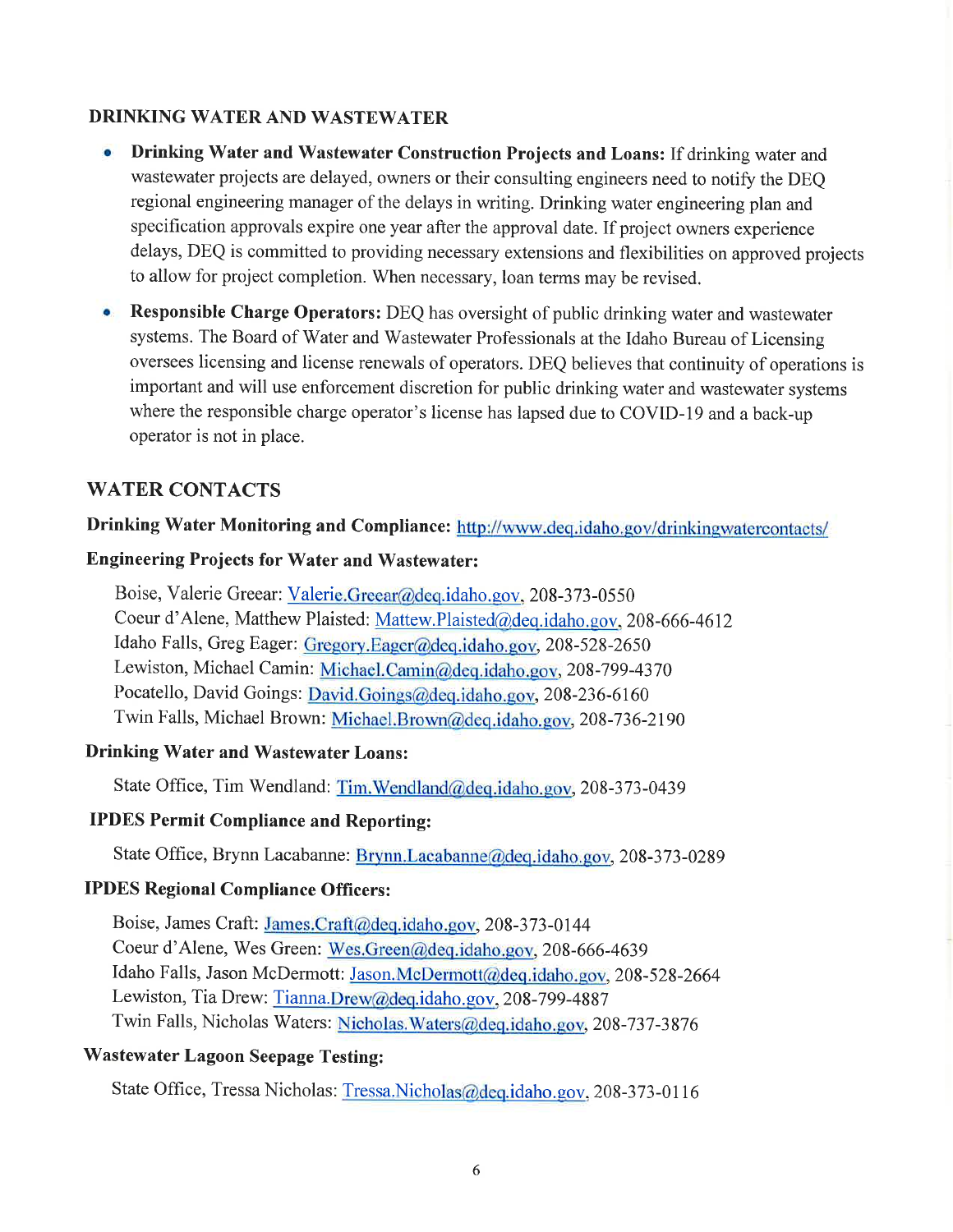# WASTE MANAGEMENT AND REMEDIATION

Hazardous waste management, solid waste management, and underground storage tank facilities should continue with normal operations during COVID-19. Upon receipt of a written request from a regulated entity, DEQ will consider site-specific extensions of certain legal requirements or routine compliance activities, if, on a case-by-case basis, DEQ agrees that such noncompliance resulted from the COVID-19 pandemic, and the request includes appropriate justification. DEQ has identified the following areas of potential regulatory flexibility:

- Hazardous Waste Management: Hazardous waste management facilities may encounter challenges with some legal requirements or routine inspection and monitoring activities. Certain routine inspections that hazardous waste facilities are required to perform (e.g., daily tank inspections, weekly container inspections) may be delayed or performed on a reduced frequency, depending on the situation and the risk posed by the waste being managed. Hazardous waste closure schedules and hazardous waste ground water monitoring requirements may be extended, depending on the situation. If a facility is unable to transfer hazardous waste off-site within the time periods required under the hazardous waste regulations, the facility should continue to properly label and store such waste and take the steps identified in the DEQ COVID-I9 Regulatory Flexibility and Compliance Assistance policy for documenting the noncompliance. All extensions or enforcement flexibility will be evaluated by DEQ on a case-by-case basis. Hazardous waste management facilities should contact DEQ to discuss these and other compliance activities. DEQ provided information to hazardous waste and used oil handlers at https://www.deq.idaho.gov/media/60184055/covid-19-hw-generators.pdf.
- Solid Waste Management: Solid waste management facilities may encounter challenges with certain operational activities or routine operating plan updates. Solid waste ground water monitoring requirements may be extended, depending on the situation. Quarterly methane monitoring should be continued on a quarterly basis. Facilities should contact DEQ immediately if scheduled methane monitoring cannot be performed. Routine operating plan updates for solid waste facilities may be extended, depending on the situation. All extensions or enforcement flexibility will be evaluated by DEQ on a case-by-case basis. Solid waste management facilities should contact DEQ to discuss these and other compliance activities. DEQ provided information a for health care facilities and residents at https://www.deq.idaho.gov/waste-mgmtremediation/solid-waste/covid-19-wastes/.
- a Underground Storage Tanks: Underground storage tank facilities may encounter challenges with conducting certain routine inspection and monitoring requirements. All extensions and enforcement flexibility will be evaluated by DEQ on a case-by-case basis. Underground storage tanks facilities should contact DEQ to discuss compliance activities. DEQ provided information to underground storage tank facilities at https://www.deq.idaho.gov/media/60184051/ust-covid-19letter-0320.pdf.

Note that hazardous waste facilities, solid waste facilities, and other entities subject to financial assurance requirements must ensure the applicable financial assurance continues during this period.